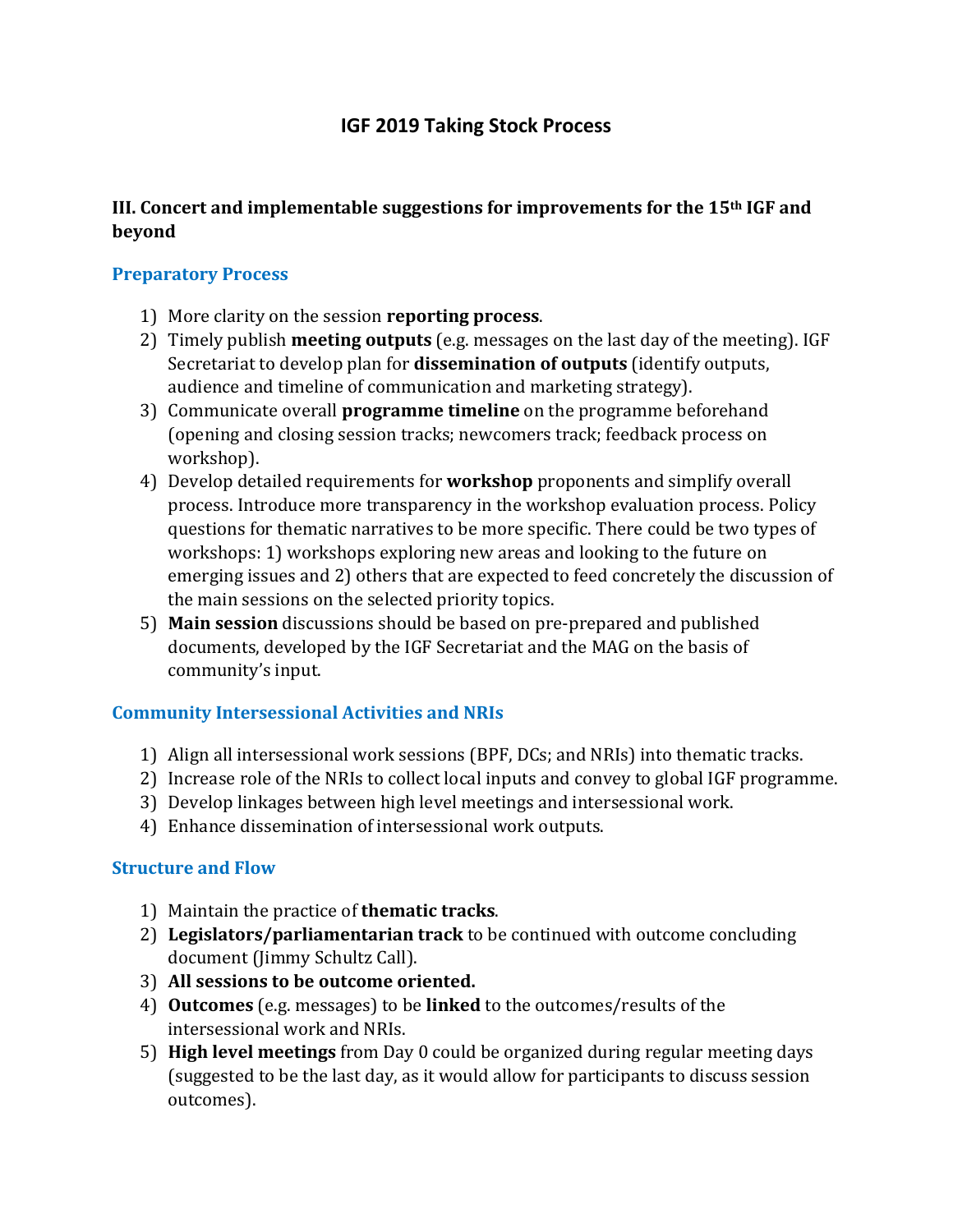- 6) Reduce **number of sessions** and improve selection methods.
- 7) Leave enough **time in between session** for participants to meet bilaterally and do not miss many of the programme components.
- 8) There could be one **main session** per day.
- 9) Avoid for workshops to compete with main sessions. Day 1 could be dedicated to workshops and day 2 and 3 to a more general discussion.
- 10) **Workshops** should feed into the discussion of the **main sessions**.
- 11) **Session conclusions** could be prepared similarly as at EuroDIG (form of messages prepared by trained rapporteurs where present participants are asked to express support of objections).
- 12) In the **workshop proposal form** or other forms, stakeholders could be given an option to identify as 'individuals' instead of to identify with traditional stakeholder groups.
- 13) Promote dynamic, interactive **session formats** with limited number of panellists/speakers to allow for broader interaction.

## **Themes, Tracks and Content**

- 1) Providing synergies between **BPFs and main sessions** ('' for example the main session on Applying human rights and ethics in responsible data governance and AI, also gave an opportunity to raise the visibility and impact of their work. The work and outputs of different BPFs was also well presented in workshops, thereby forfeiting the need to have allocated main session slot for these intersessional activities.''
- 2) Maintain the current three themes. The following additional themes were put forward for consideration:
	- *a. Digital Transformation*
	- *b. Digital Skills*
	- *c. Digital Economy*
	- *d. Trust and Security*
	- *e. Human Rights and Ethics*
	- *f. New and Emerging Technologies*
	- *g. Digitalization and Climate Change*
	- h. *Environmental Impact of the ICTs*

### **Participation**

- 1) Increase participation of **private sector, governments, start-ups and SMEs**.
- 2) Reach out to **permanent missions to the UN in Geneva** to have them informed and engaged in the IGF preparatory process as soon as possible.
- 3) Participation of a **head of host country/government and UN Secretary-General** to become permanent practice framed as 'State of the Internet' or 'State of Digital Cooperation'.